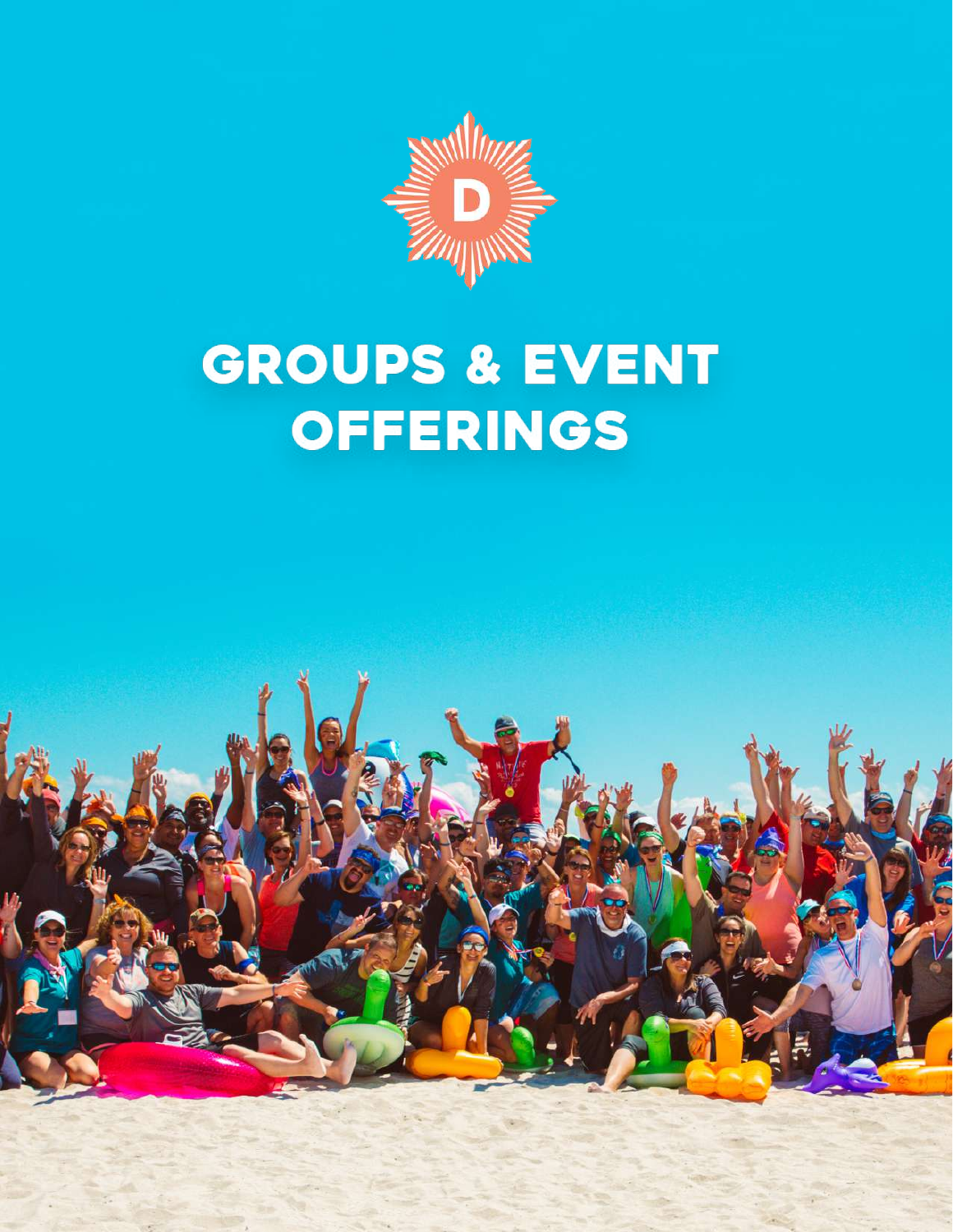# your seaside soiree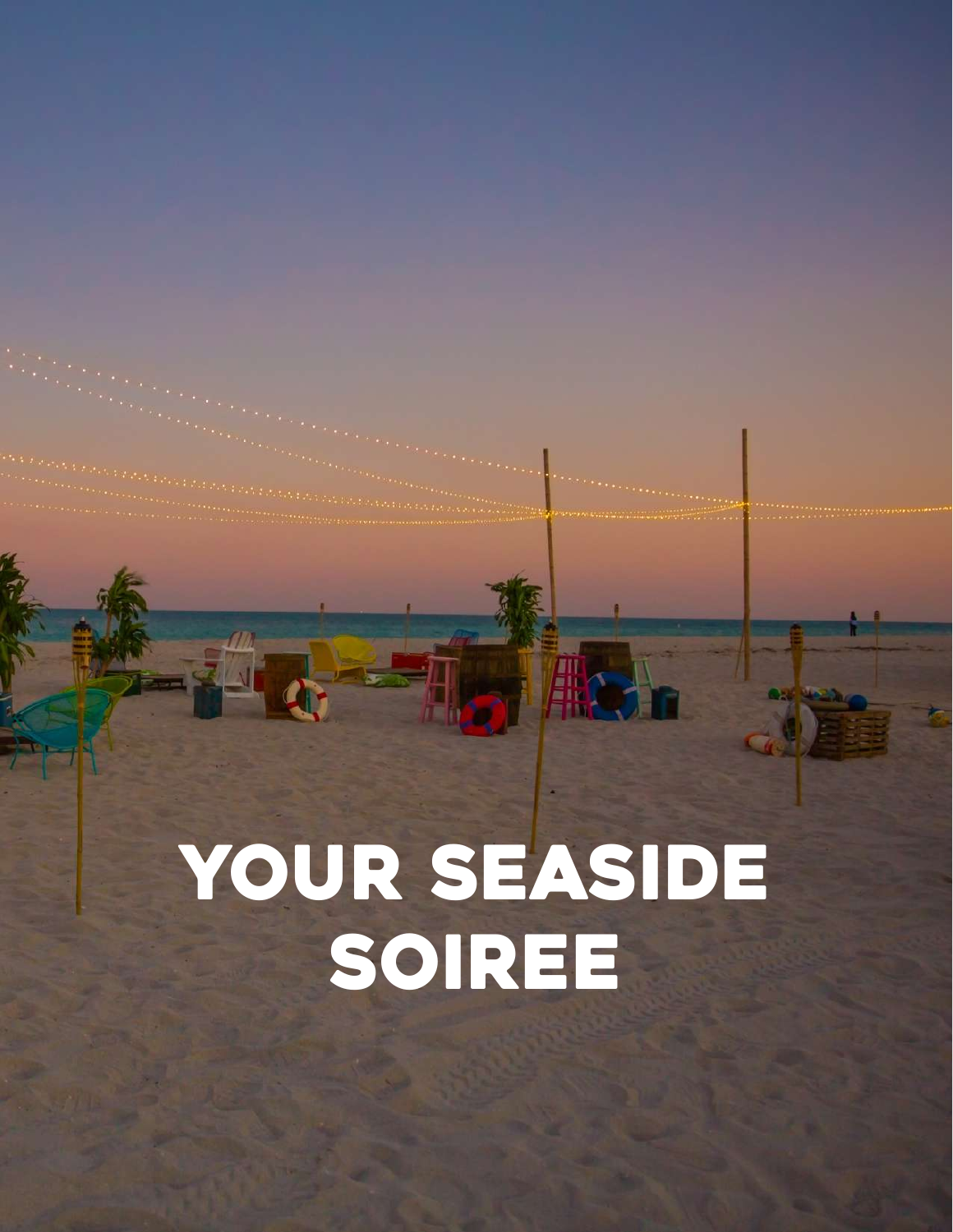

### **DINNERS & PARTIES**

Dance, dine and indulge under the stars and on the sand like never before.

We specialize in customizable beach activations for dinner parties and events. Seek to enjoy your night or day, your own way.

We offer two seaside soiree packages.

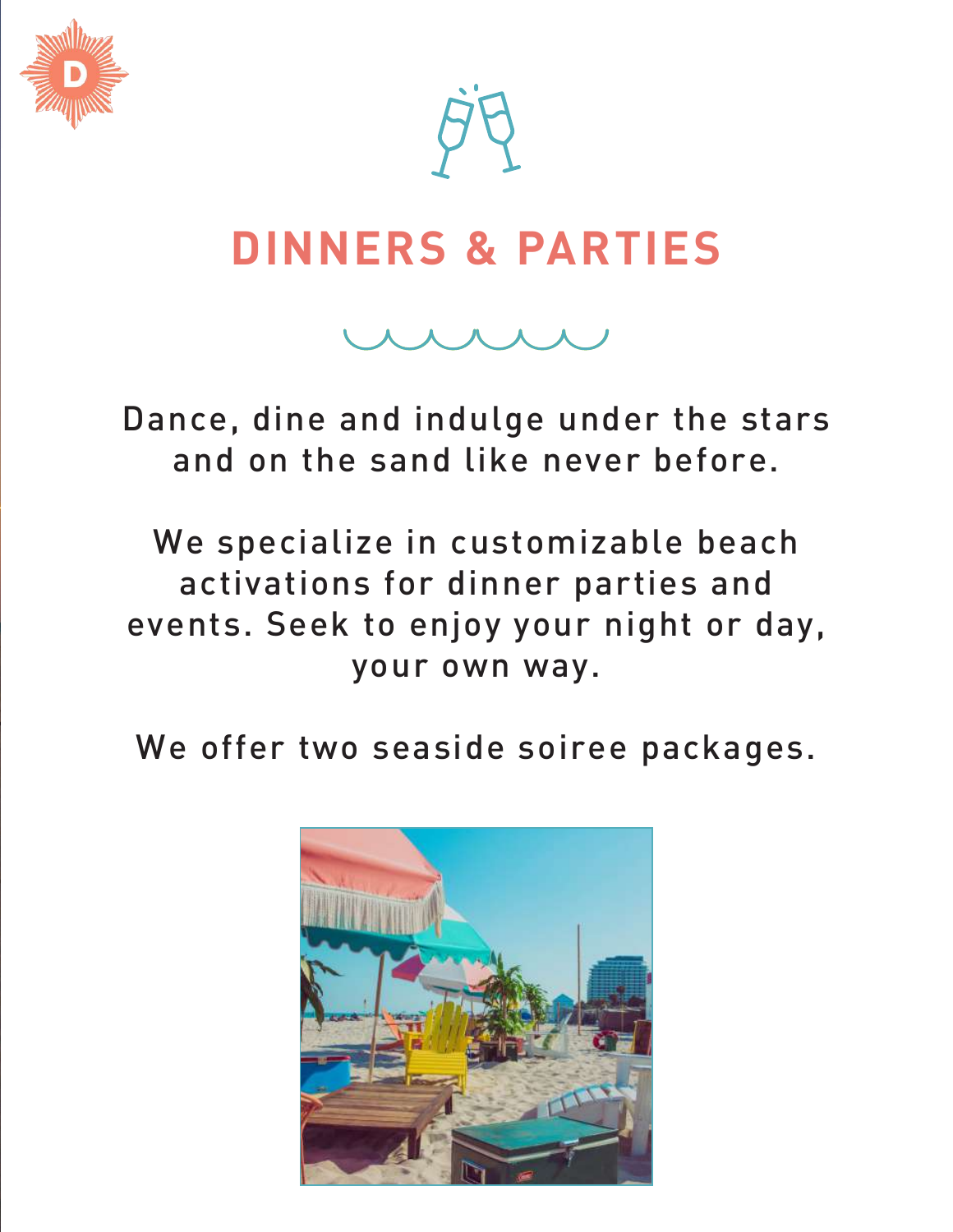## Bonding on the beach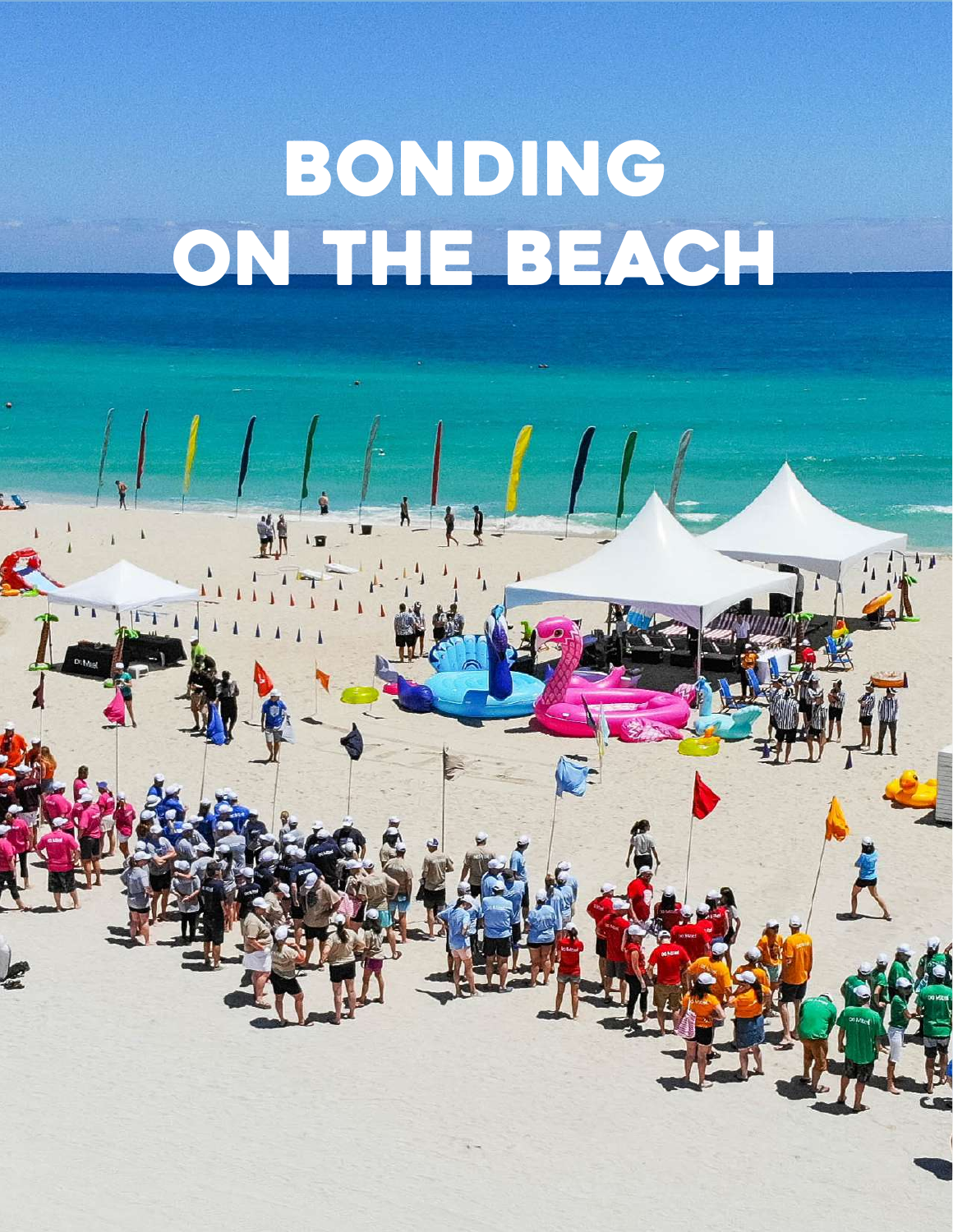



#### **TEAM BUILDING**

Corporate Events take on a new level of fun with Diplomat Beach Resort style.

Light-hearted activities in a beach setting break down workplace barriers, fostering healthier relationships in a fun environment. All activities are geared towards reinforcing a positive attitude, directed toward a common goal, with non-stop laughter throughout! Whether your group consists of ten or 5,000, we've got you covered. We will work with you to tailor activities based on your company's needs, followed by impeccable planning and implementation.

Events meet local permitting- and insurance-standards and include setup and breakdown of all equipment, facilitation of event, and staffing.

The beach area will be specially designated for your group.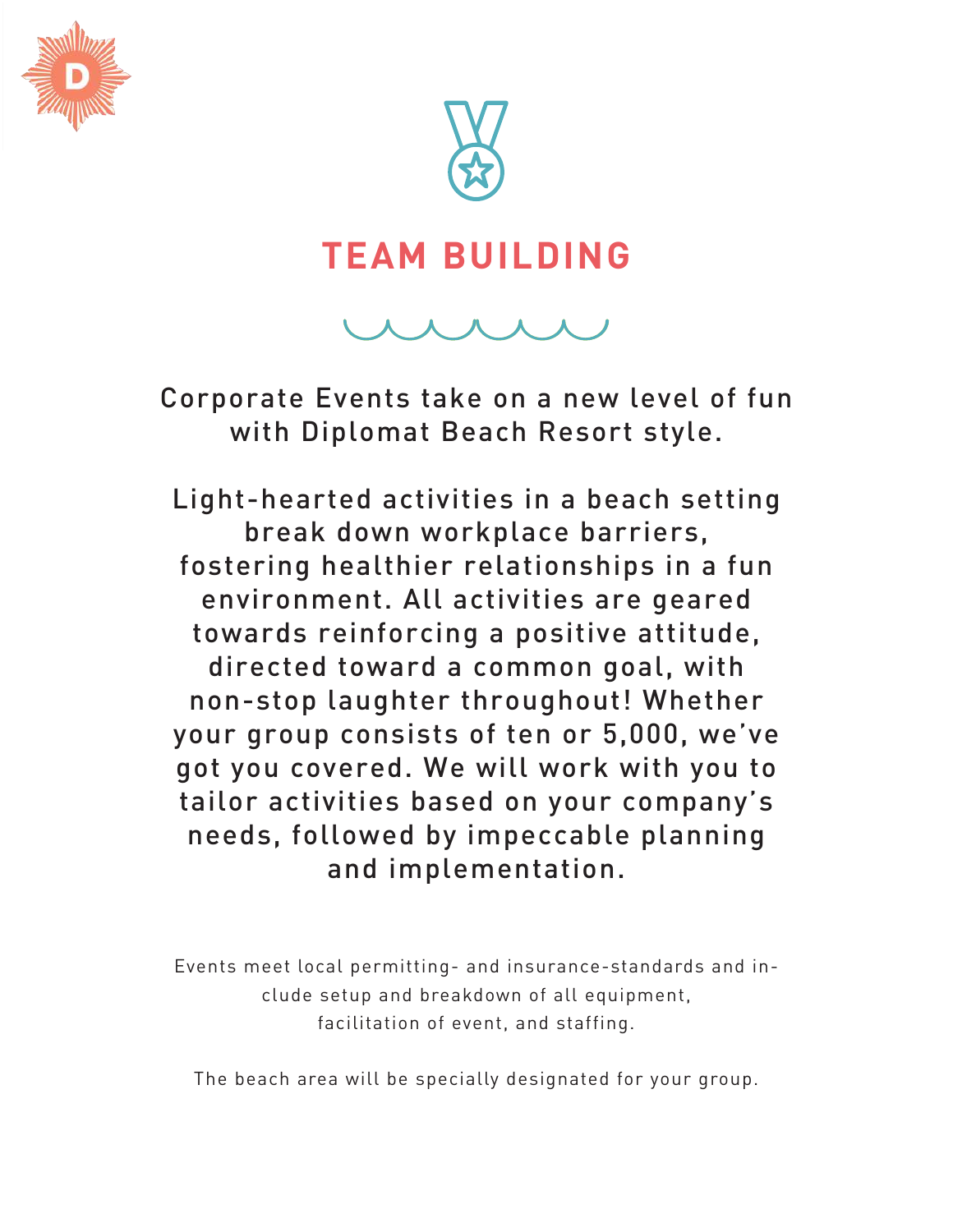### THE ULTIMATE BEACH DAY

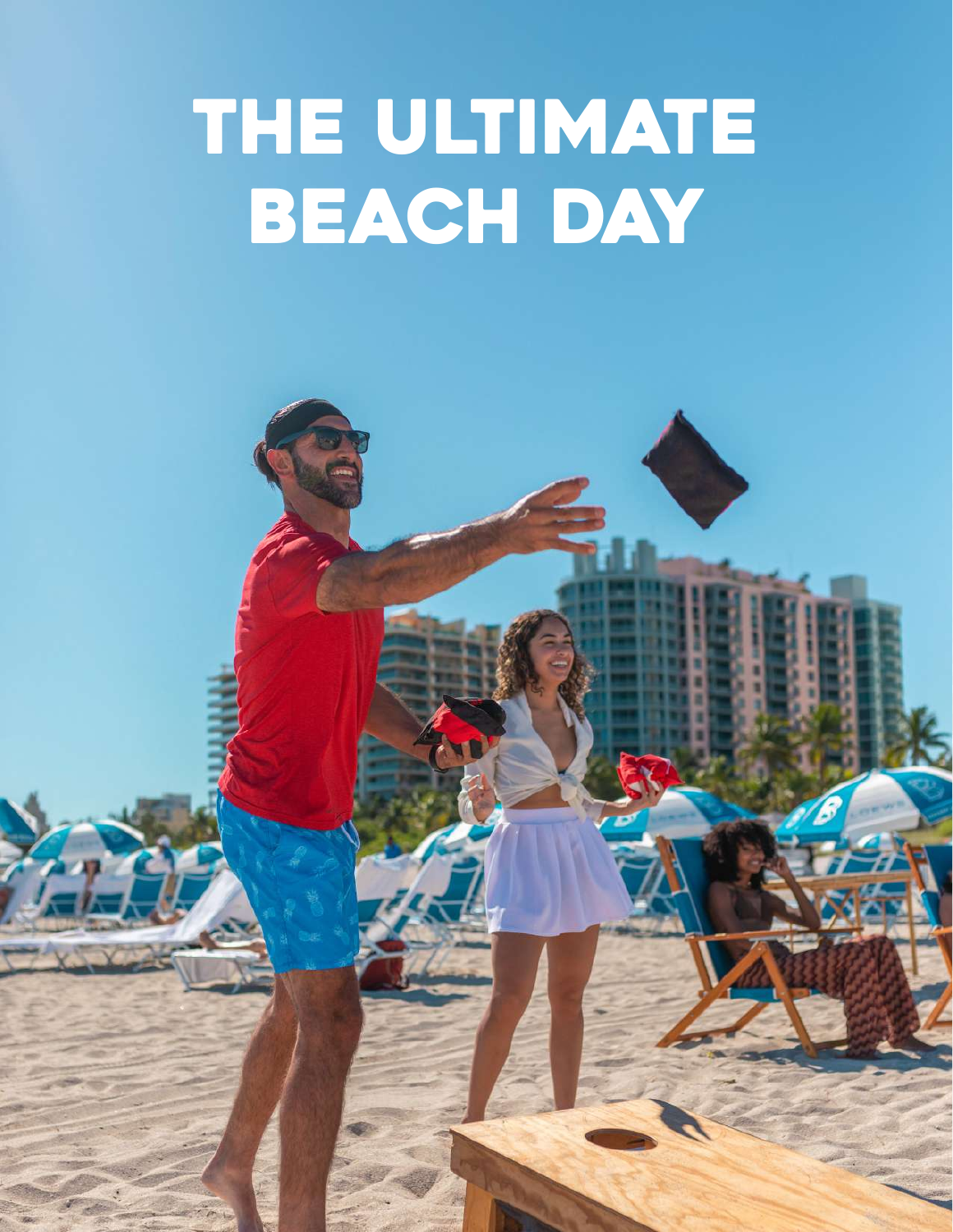



#### **THE ULTIMATE BEACH DAY**

With The Diplomat, all roads lead to the beach. Our Ultimate Beach Day offers an unparalleled oceanfront experience for you and your groups. Breakout from meetings and ease into your own private area in the sun or under the shade. Take your shoes off and get comfortable there is always a lounge chair waiting for you.

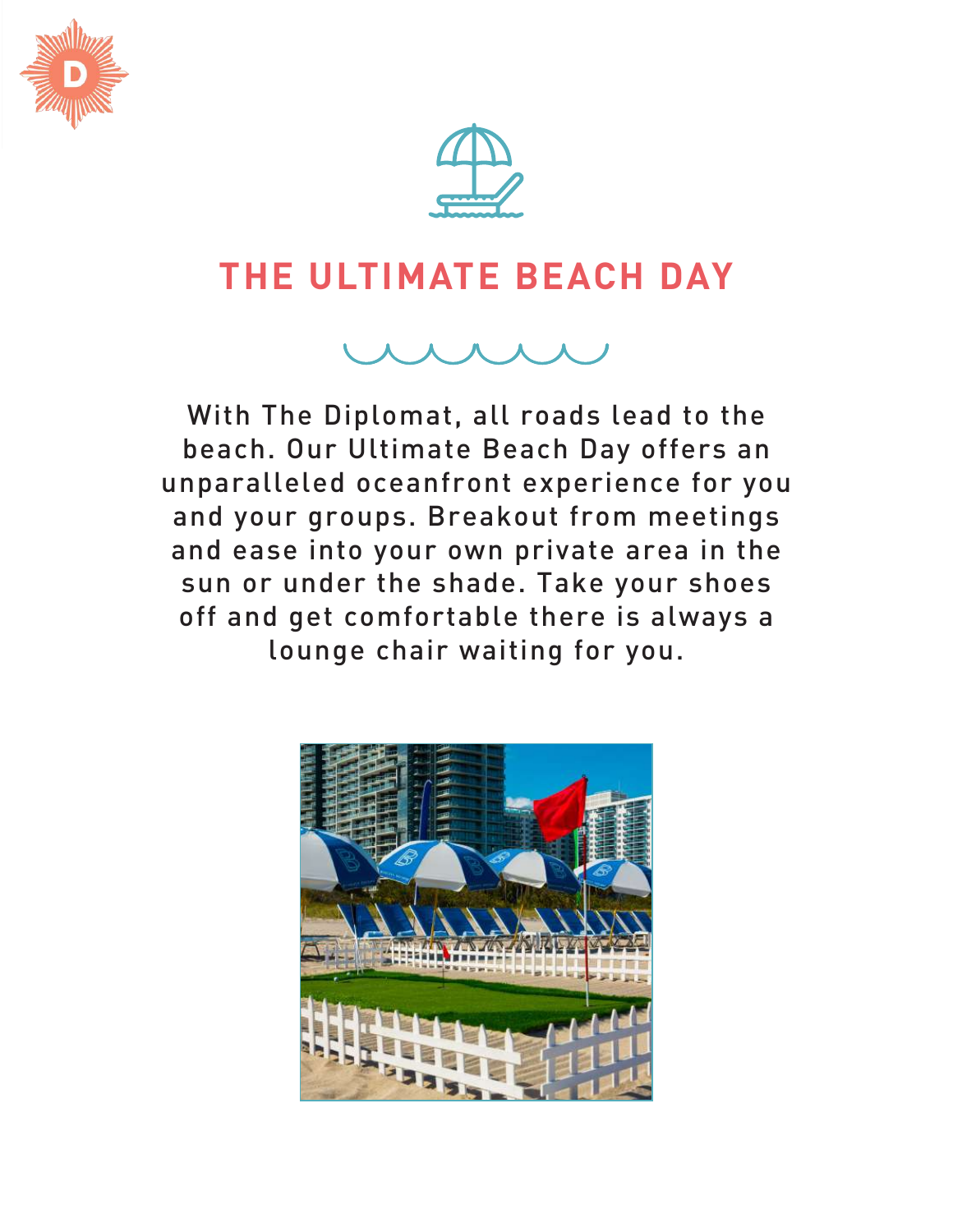## NOBODY DOES THE WATER like THE DIP!

**SYAMAHA** 

A475 RI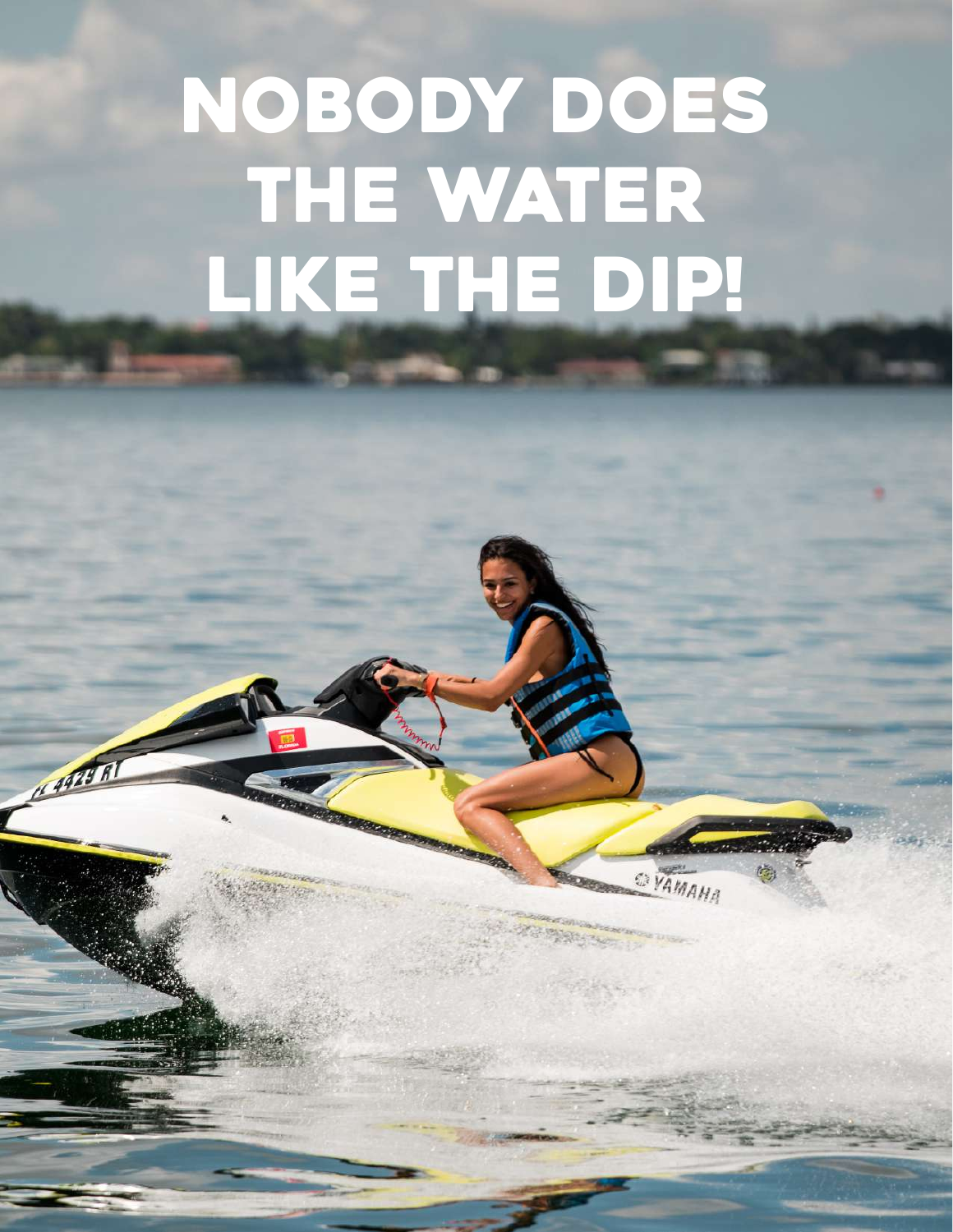



#### **WATER SPORTS**

Enjoy the ocean and immerse yourself in nature. Diplomat Beach Resort offers jet ski tours, jet ski rentals, parasailing, banana boat rides, kayaking, and paddle boarding.